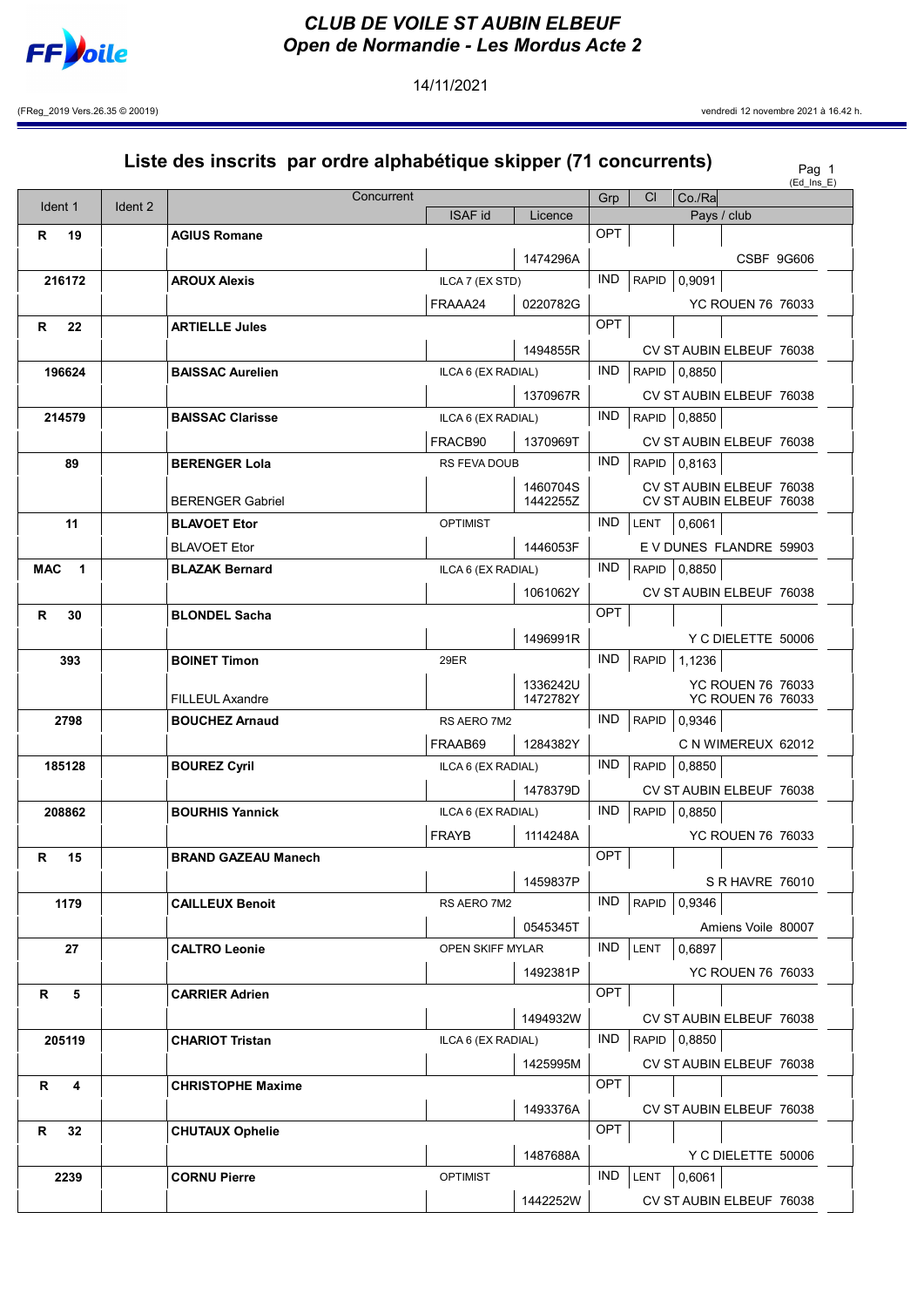## Liste des inscrits par ordre alphabétique skipper (71 concurrents)

|          |         | Concurrent                   |                         |                 | Grp        | CI           | Co/Ra        |                          | $($ $E$ u $\parallel$ $E$ $E$ $I$ |
|----------|---------|------------------------------|-------------------------|-----------------|------------|--------------|--------------|--------------------------|-----------------------------------|
| Ident 1  | Ident 2 |                              | <b>ISAF id</b>          | Licence         |            |              |              | Pays / club              |                                   |
| 2208     |         | <b>DUCHOSSOY Clara</b>       | <b>OPEN SKIFF MYLAR</b> |                 | IND.       | LENT         | 0,6897       |                          |                                   |
|          |         |                              |                         | 1371011M        |            |              |              | YC VERNON 27005          |                                   |
| 213932   |         | <b>DUCHOSSOY Herve</b>       | ILCA 7 (EX STD)         |                 | IND.       | <b>RAPID</b> | 0,9091       |                          |                                   |
|          |         |                              |                         | 0610036E        |            |              |              | YC VERNON 27005          |                                   |
| R<br>28  |         | <b>DUREL Paul</b>            |                         |                 | OPT        |              |              |                          |                                   |
|          |         |                              |                         |                 |            |              |              |                          |                                   |
|          |         |                              |                         | 1496987M        |            |              |              | Y C DIELETTE 50006       |                                   |
| 201396   |         | <b>EPAILLARD Fabien</b>      | ILCA 6 (EX RADIAL)      |                 | IND.       | <b>RAPID</b> | 0,8850       |                          |                                   |
|          |         |                              |                         | 1188792A        |            |              |              | CV ST AUBIN ELBEUF 76038 |                                   |
| R<br>29  |         | <b>FOURNIER Emilien</b>      |                         |                 | OPT        |              |              |                          |                                   |
|          |         |                              |                         | 1496995V        |            |              |              | Y C DIELETTE 50006       |                                   |
| 20<br>R  |         | <b>GERMAINE Jules</b>        |                         |                 | OPT        |              |              |                          |                                   |
|          |         |                              |                         | 1478347V        |            |              |              | CV ST AUBIN ELBEUF 76038 |                                   |
| F<br>53  |         | <b>GERMAINE David</b>        | <b>FUN BOAT</b>         |                 | IND.       | LENT         | 0,7692       |                          |                                   |
|          |         |                              |                         |                 |            |              |              |                          |                                   |
|          |         |                              |                         | 0436229F        |            |              |              | CV ST AUBIN ELBEUF 76038 |                                   |
| 2488     |         | <b>GERMAINE Arthur</b>       | <b>OPTIMIST</b>         |                 | <b>IND</b> | LENT         |              |                          |                                   |
|          |         |                              |                         | 1462157F        |            |              |              | CV ST AUBIN ELBEUF 76038 |                                   |
| 2541     |         | <b>GOHE Jules</b>            | <b>OPTIMIST</b>         |                 | IND.       | <b>LENT</b>  | 0,6061       |                          |                                   |
|          |         |                              |                         | 1478342Q        |            |              |              | CV ST AUBIN ELBEUF 76038 |                                   |
| F.<br>50 |         | <b>GRIFFOUL Paul</b>         | <b>FUN BOAT</b>         |                 | IND.       | LENT         | 0,7692       |                          |                                   |
|          |         |                              |                         | 1495844W        |            |              |              | CV ST AUBIN ELBEUF 76038 |                                   |
| R<br>17  |         | <b>GUAIS Rose</b>            |                         |                 | OPT        |              |              |                          |                                   |
|          |         |                              |                         |                 |            |              |              |                          |                                   |
|          |         |                              |                         | 1491190Y        | IND.       |              |              | SNPH 76025               |                                   |
| 178230   |         | <b>GUENNEGUEZ Thomas</b>     |                         | ILCA 7 (EX STD) |            | <b>RAPID</b> | 0,9091       |                          |                                   |
|          |         |                              | FRATG19                 | 1019361K        |            |              |              | <b>YC ROUEN 76 76033</b> |                                   |
| R<br>16  |         | <b>HAINAUX Ambroise</b>      |                         |                 | OPT        |              |              |                          |                                   |
|          |         |                              |                         | 1474950G        |            |              |              | S R HAVRE 76010          |                                   |
| 17       |         | <b>HENRY Come</b>            | RS FEVA DOUB            |                 | <b>IND</b> | <b>RAPID</b> | 0,8163       |                          |                                   |
|          |         |                              |                         | 1441837P        |            |              |              | SNPH 76025               |                                   |
|          |         | <b>HENRY Theo</b>            |                         | 1441836N        |            |              |              | SNPH 76025               |                                   |
| 23866    |         | <b>HEURTEVENT Thomas</b>     | <b>VAURIEN</b>          |                 | IND        |              | RAPID 0,8772 |                          |                                   |
|          |         |                              |                         | 1464460E        |            |              |              | CV ST AUBIN ELBEUF 76038 |                                   |
|          |         | <b>HEURTEVENT Alexandra</b>  |                         | 1464461F        |            |              |              | CV ST AUBIN ELBEUF 76038 |                                   |
| 161      |         | <b>HEURTEVENT Yanis</b>      | RS FEVA DOUB            |                 | IND.       | RAPID        | 0,8163       |                          |                                   |
|          |         | <b>HEURTEVENT Yanis</b>      |                         | 1461341F        |            |              |              | CV ST AUBIN ELBEUF 76038 |                                   |
|          |         | <b>HEURTEVENT Axel</b>       |                         | 1461342G        |            |              |              | CV ST AUBIN ELBEUF 76038 |                                   |
| R<br>27  |         | <b>JEGO Jules</b>            |                         |                 | OPT        |              |              |                          |                                   |
|          |         |                              |                         | 1496986L        |            |              |              | Y C DIELETTE 50006       |                                   |
| 5667     |         | <b>LABBEY Mathieu</b>        | <b>EUROPE</b>           |                 | IND.       | <b>RAPID</b> | 0,8772       |                          |                                   |
|          |         |                              | FRAML71                 | 1214552J        |            |              |              | <b>YC ROUEN 76 76033</b> |                                   |
| 215052   |         | <b>LABBEY Alice</b>          | ILCA 6 (EX RADIAL)      |                 | <b>IND</b> | RAPID        | 0,8850       |                          |                                   |
|          |         |                              |                         | 1277858C        |            |              |              | <b>YC ROUEN 76 76033</b> |                                   |
| R<br>10  |         | <b>LAHELLEC Axel</b>         |                         |                 | OPT        |              |              |                          |                                   |
|          |         |                              |                         | 1450166Q        |            |              |              | S R HAVRE 76010          |                                   |
| R<br>8   |         |                              |                         |                 | OPT        |              |              |                          |                                   |
|          |         | <b>LELU DE BRACH Camille</b> |                         |                 |            |              |              |                          |                                   |
|          |         |                              |                         | 1478092E        |            |              |              | SNPH 76025               |                                   |
| 974      |         | <b>MARCANT Leopold</b>       | <b>OPTIMIST</b>         |                 | IND.       | <b>LENT</b>  | 0,6061       |                          |                                   |
|          |         | <b>MARCANT Leopold</b>       |                         | 1445585T        |            |              |              | E V DUNES FLANDRE 59903  |                                   |
| 18       |         | <b>MARCANT Colline</b>       | <b>OPTIMIST</b>         |                 | IND.       | <b>LENT</b>  | 0,6061       |                          |                                   |
|          |         |                              |                         | 1445586U        |            |              |              | E V DUNES FLANDRE 59903  |                                   |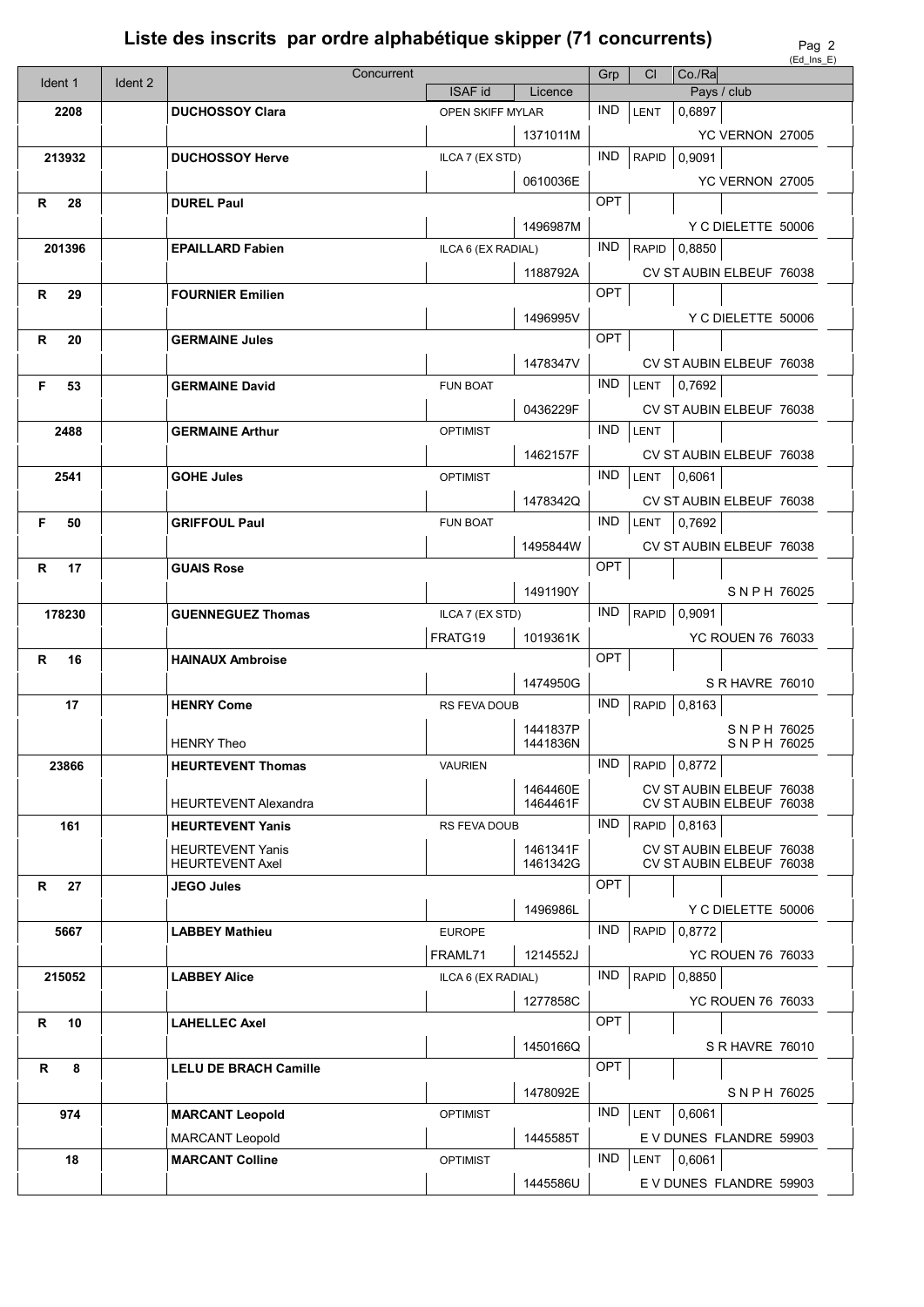## Liste des inscrits par ordre alphabétique skipper (71 concurrents)

Pag  $\frac{3}{5}$ 

|                     |         | Concurrent                     |                     | Grp                  | CI         | $Co.$ / $Ra$ |              | (EG INS E)                                           |  |
|---------------------|---------|--------------------------------|---------------------|----------------------|------------|--------------|--------------|------------------------------------------------------|--|
| Ident 1             | Ident 2 |                                | <b>ISAF id</b>      | Licence              |            |              | Pays / club  |                                                      |  |
| 56237               |         | <b>MARTINEAU Olivier</b>       | 420                 |                      | <b>IND</b> |              | RAPID 0,9346 |                                                      |  |
|                     |         |                                |                     | 1460718G             |            |              |              | CV ST AUBIN ELBEUF 76038                             |  |
|                     |         | <b>MARTINEAU Christine</b>     |                     | 1492812N             |            |              |              | CV ST AUBIN ELBEUF 76038                             |  |
| 7241                |         | <b>MERRE Virgile</b>           | <b>RS FEVA DOUB</b> |                      | IND.       |              | RAPID 0,8163 |                                                      |  |
|                     |         | <b>MERRE Virgile</b>           |                     | 1479615R             |            |              |              | CV ST AUBIN ELBEUF 76038                             |  |
|                     |         | <b>LE BARS Louis</b>           |                     | 1478336J             |            |              |              | CV ST AUBIN ELBEUF 76038                             |  |
| R<br>$\overline{7}$ |         | <b>MERRE Celeste</b>           |                     |                      | <b>OPT</b> |              |              |                                                      |  |
|                     |         |                                |                     | 1494916E             |            |              |              | CV ST AUBIN ELBEUF 76038                             |  |
| R<br>31             |         | <b>MOUCHEL Isao</b>            |                     |                      | OPT        |              |              |                                                      |  |
|                     |         |                                |                     | 1496993T             |            |              |              | Y C DIELETTE 50006                                   |  |
| 19662               |         | <b>MOUSSARD Josephine</b>      | ILCA 6 (EX RADIAL)  |                      | IND.       | <b>RAPID</b> | 0,8850       |                                                      |  |
|                     |         |                                |                     | 1479708N             |            |              |              | CV ST AUBIN ELBEUF 76038                             |  |
| 179754              |         | <b>MOUSSARD Sohane</b>         | ILCA 4 (EX 4.7)     |                      | <b>IND</b> |              | RAPID 0,8299 |                                                      |  |
|                     |         |                                |                     | 1479712S             |            |              |              | CV ST AUBIN ELBEUF 76038                             |  |
| 155                 |         | <b>MUTEAU GAUCHET Louise</b>   | <b>OPTIMIST</b>     |                      | <b>IND</b> | LENT         | 0,6061       |                                                      |  |
|                     |         |                                |                     | 1445579M             |            |              |              | E V DUNES FLANDRE 59903                              |  |
| 204130              |         | <b>PARIS Francois</b>          | ILCA 7 (EX STD)     |                      | <b>IND</b> |              | RAPID 0.9091 |                                                      |  |
|                     |         |                                | FRAFP09             | 0397994C             |            |              |              | YC ROUEN 76 76033                                    |  |
| F<br>54             |         | <b>PENSEC Yann</b>             | <b>FUN BOAT</b>     |                      | <b>IND</b> | LENT         | 0,7692       |                                                      |  |
|                     |         |                                |                     | 1494912A             |            |              |              | CV ST AUBIN ELBEUF 76038                             |  |
| 23                  |         | <b>PEREZ Camille</b>           | <b>RS FEVA DOUB</b> |                      | IND.       |              | RAPID 0,8163 |                                                      |  |
|                     |         | <b>PEREZ Camille</b>           |                     | 1409312J             |            |              |              | CV ST AUBIN ELBEUF 76038                             |  |
|                     |         | OTTO Sasha                     |                     | 1443178L             |            |              |              | CV ST AUBIN ELBEUF 76038                             |  |
| 14<br>R             |         | <b>PREVOST Maxime</b>          |                     |                      | OPT        |              |              |                                                      |  |
|                     |         |                                |                     | 1493387M             |            |              |              | CV ST AUBIN ELBEUF 76038                             |  |
| 53926               |         | <b>REGNAULT Adelaide</b>       | 420                 |                      | IND.       |              | RAPID 0,9346 |                                                      |  |
|                     |         | <b>COUDER Luc</b>              |                     | 1473772E<br>1478339M |            |              |              | CV ST AUBIN ELBEUF 76038<br>CV ST AUBIN ELBEUF 76038 |  |
| OPT 11              |         | <b>RIVA Raphael</b>            | <b>OPTIMIST</b>     |                      | IND.       | LENT         | 0,6061       |                                                      |  |
|                     |         |                                |                     | 1445588W             |            |              |              | E V DUNES FLANDRE 59903                              |  |
|                     |         | <b>RIVA Raphael</b>            |                     |                      | IND.       |              |              |                                                      |  |
| 533                 |         | <b>RIVA Paul</b>               | <b>OPTIMIST</b>     |                      |            | LENT         | 0,6061       |                                                      |  |
|                     |         | <b>RIVA Paul</b>               |                     | 1432121T             | <b>IND</b> |              |              | E V DUNES FLANDRE 59903                              |  |
| 6                   |         | <b>ROGE Matheo</b>             | OPEN SKIFF MYLAR    |                      |            | LENT         | 0,6897       |                                                      |  |
|                     |         | <b>ROGE Matheo</b>             |                     | 1493602L             |            |              |              | <b>YC ROUEN 76 76033</b>                             |  |
| 55925               |         | <b>SANNIER Martin</b>          | 420                 |                      | IND.       | RAPID        | 0,9346       |                                                      |  |
|                     |         | <b>YON Juliette</b>            |                     | 1479704J<br>1442249T |            |              |              | CV ST AUBIN ELBEUF 76038<br>CV ST AUBIN ELBEUF 76038 |  |
| 1                   |         | <b>SCHEBEN Paul</b>            | <b>BUZZ</b>         |                      | IND.       |              | RAPID 1,0000 |                                                      |  |
|                     |         |                                |                     | 1171586C             |            |              |              | CV ST AUBIN ELBEUF 76038                             |  |
|                     |         | PETRIMAUX Mathieu              | FRAPS34             | 1291197X             |            |              |              | CV ST AUBIN ELBEUF 76038                             |  |
| 707                 |         | <b>SOINARD Thomas</b>          | <b>EUROPE</b>       |                      | IND.       | RAPID        | 0,8772       |                                                      |  |
|                     |         | <b>SOINARD Thomas</b>          |                     | 1177204E             |            |              |              | <b>YC ROUEN 76 76033</b>                             |  |
| R<br>18             |         | <b>SOLBERG Arthur</b>          |                     |                      | OPT        |              |              |                                                      |  |
|                     |         |                                |                     | 1441940W             |            |              |              | S R HAVRE 76010                                      |  |
| R<br>26             |         | <b>SUEUR SZPIRKO Gabrielle</b> |                     |                      | OPT        |              |              |                                                      |  |
|                     |         |                                |                     | 1492375H             |            |              |              | <b>YC ROUEN 76 76033</b>                             |  |
| 2606                |         | <b>TANQUERAY Eloise</b>        | <b>OPTIMIST</b>     |                      | <b>IND</b> | LENT         | 0,6061       |                                                      |  |
|                     |         |                                |                     | 1446339D             |            |              |              | CV ST AUBIN ELBEUF 76038                             |  |
| R<br>13             |         | <b>TOUPET Martin</b>           |                     |                      | OPT        |              |              |                                                      |  |
|                     |         |                                |                     | 1459841T             |            |              |              | S R HAVRE 76010                                      |  |
|                     |         |                                |                     |                      |            |              |              |                                                      |  |